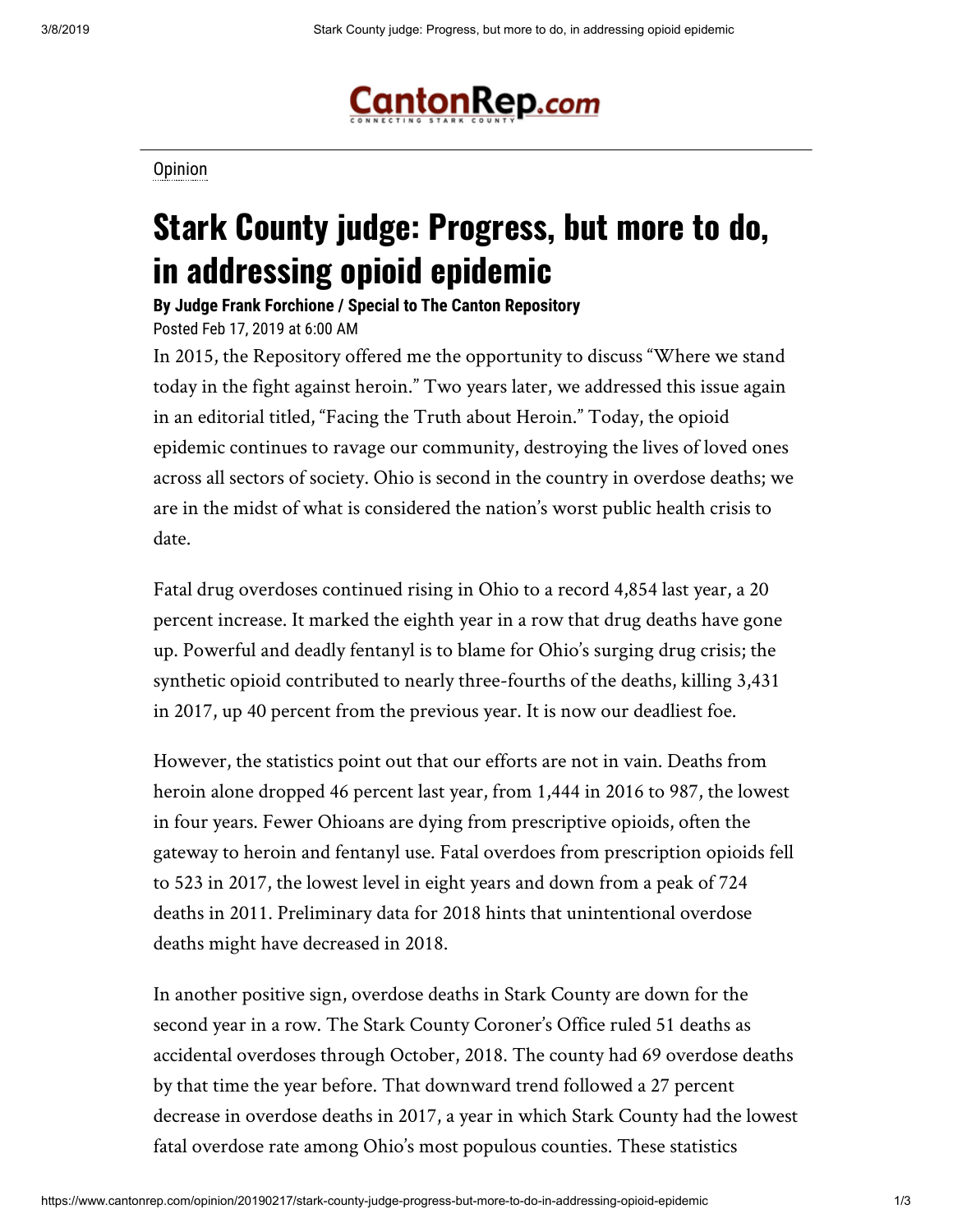demonstrate that the Stark County community recognized the tidal wave approaching early and joined together available resources to address the impact. Leadership through many groups has successfully provided public awareness to the cause, including but not limited to the Stop Heroin From Killing Committee, Stark County Mental Health and Addiction Recovery, CommQuest and Families Against the Heroin Epidemic Rally in Stark (F.A.T.H.E.R.S.)

For all the success we are seeing in dealing with the opioid problem, however, methamphetamines have re-emerged more popular than ever. Drug cartels have been pumping the state full of meth as a safer, cheaper alternative to heroin, evidenced by a 126 percent increase in meth-related overdose deaths in 2017. Meth is a highly addictive stimulant that attacks the nervous system. The high that meth causes can be deadly because it makes people hallucinate and behave recklessly. Those looking for a stronger high might mix meth with more potent drugs, like fentanyl and carfentanil, a combination that can kill them in seconds.

It is obvious Stark County is doing the right things. First, judges and treatment providers are making the saving of lives a priority, especially through their drug courts. Law enforcement has assisted by making sure Narcan — a drug that reverses an opioid overdose — is on hand and distributed throughout the community. They are also using innovative techniques to battle drug cartels.

CommQuest, Stark County MHAR and other agencies are providing a range of treatment recovery options, replacing a one-size-fits-all approach. We are even having discussions about the dangers in our public schools. Our work is not done, however. The losses our families are suffering are heartbreaking, and it has got to stop. Coroner's offices are full, and emergency rooms are filled to the brim with victims of opioid overdoses.

Stark County government agencies have joined forces with other Ohio communities and have sued the biggest pharmaceutical drug makers, holding them accountable for the current crisis gripping the nation. A federal judge has held this massive lawsuit can go forward and has scheduled trial for September. This much-applauded ruling allows claims for racketeering, fraud, conspiracy and negligence. Any funds recovered could be distributed to the communities so they can determine the best way to address the epidemic.